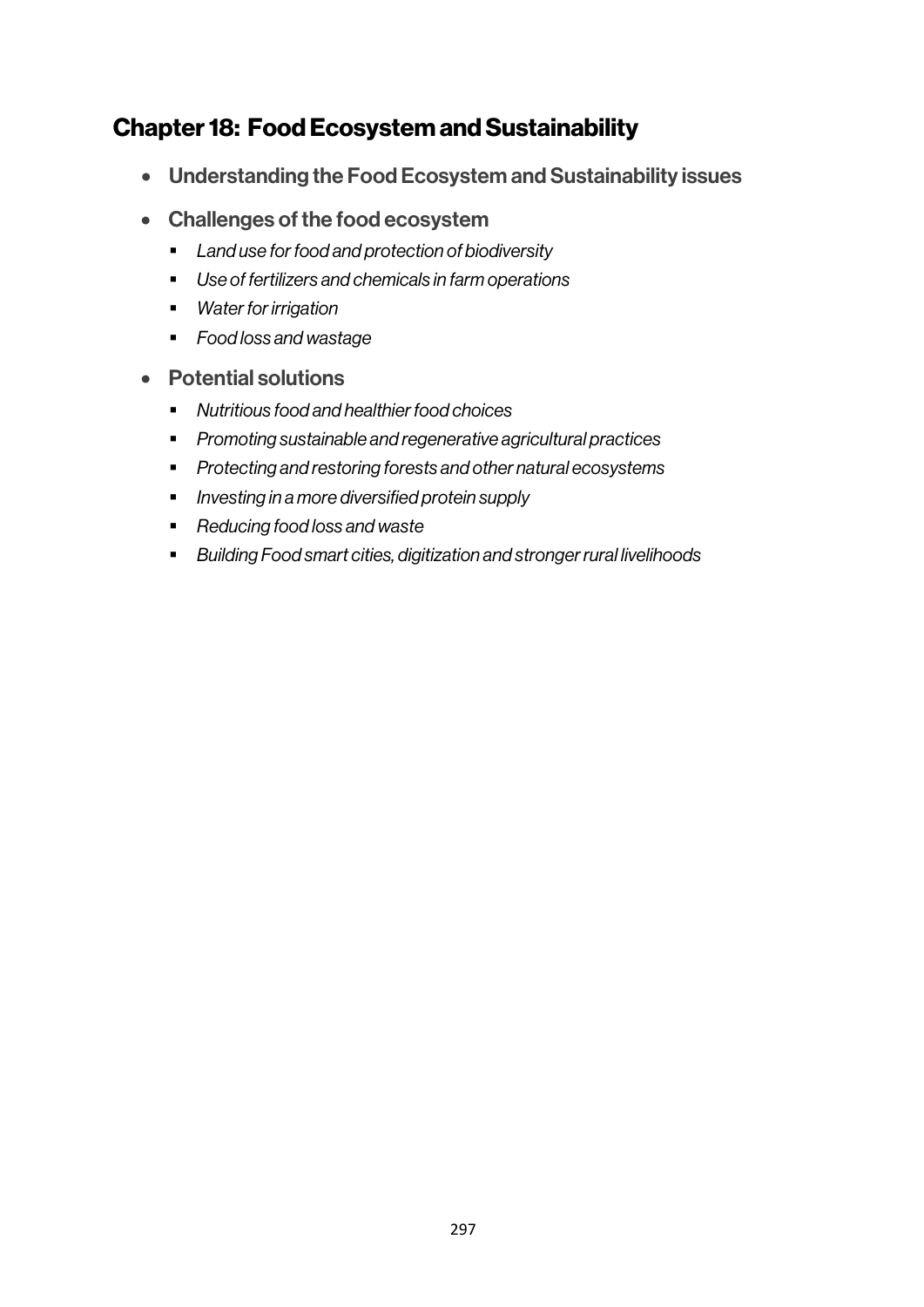# Chapter 18: Food Ecosystem and Sustainability

'Sustainability', often quoted across forums discussing development agenda, is a complex concept. What does sustainability really mean? With reference to ecology it means the avoidance of the depletion of natural resources in order to maintain a balance. The UN World Commission on Environment and Development defines sustainable development as 'development that meets the needs of the present without compromising the ability of future generations to meet theirs'.

Simply put, think of a bucket with water pouring in and draining out at the same time. If the amount of water pouring in is equal to the amount draining out, the level of water in the bucket remains the same. However, if the rate at which water drains out is faster than the rate at which it gets into the bucket, the level of water in the bucket would gradually decrease. That's essentially what we are observing in the world today. We are draining the resources faster than they can be replenished.

Typically, environment, economy and society form the three-pillars of sustainability. These three pillars converge on a singular goal of ensuring a bright future for the next generation. This brings us to a pertinent question, how does food become integral to the sustainability discussion?

The World's population is expected to reach 9.8 billion by 2050. To feed this population, we would put extreme pressure on the earth's climate, natural resources and ecosystems. At present some 11 percent (1.5 billion ha) of the globe's land surface (13.4 billion ha) is used in crop production (arable land and land under permanent crops). This area represents slightly over a third (36 percent) of the land estimated to be to some degree suitable for crop production. This implies agriculture alone is the largest use of land on this planet. Yet, roughly one-third of the food (1.3 billion tonnes) produced globally gets wasted or lost. Food losses and waste amounts to roughly US\$ 680 billion in industrialized countries and US\$ 310 billion in developing countries. The situation becomes even more grim when we consider the rates of malnutrition globally. About 815 million people globally, regularly go to bed hungry. Children under five years of age face multiple burdens: 150.8 million are stunted, 50.5 million are wasted and 38.3 million are overweight. Many of these children would never reach their full physical and cognitive potential. Sustainable food production and responsible food consumption therefore become central to the risks related to human health as well as environmental sustainability. In fact, goal # 12 of the 2030 Agenda for Sustainable Development aims to ensure sustainable consumption and production patterns.

This chapter integrates the concept of food production, consumption and utilization (**food** ecosystem) with sustainability by studying the elements involved, both from a challenges and potential solutions perspective.

# Understanding the Food Ecosystem and Sustainability Issues

A Food Chain describes how energy and nutrients move through an ecosystem. The length of food chain is determined either by the dynamical stability of food webs or by the availability of limiting food resources. The length of food chain also involves complex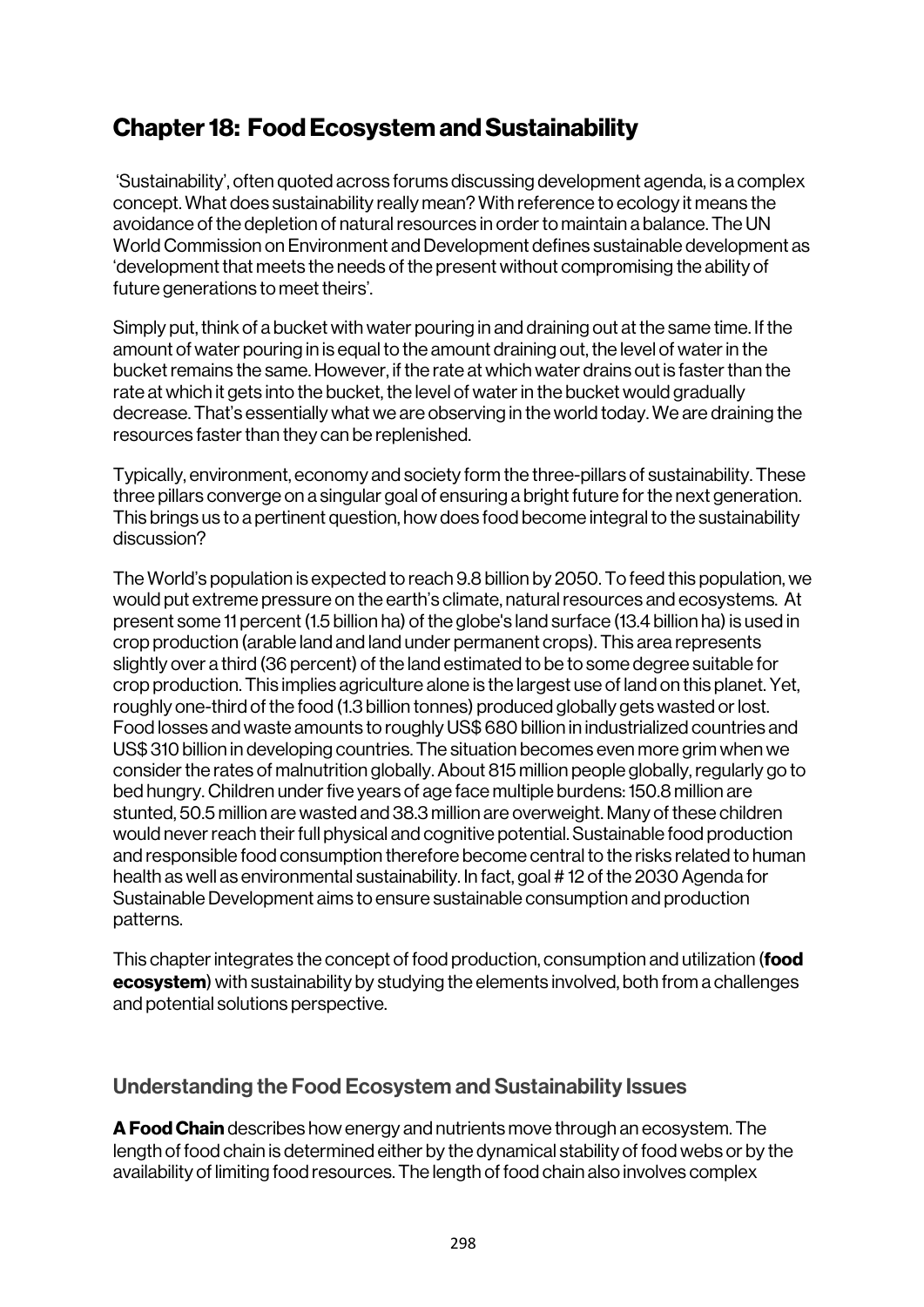relationships between food chain length and ecological processes like the history of community organization, resource availability, habitat stability and ecosystem size (Post, 2002). A **Food Web** is an important tool for understanding the ecological interactions that define energy flow, predator-prey and other relationships. It is particularly important to understand and study the food web in context to ecosystems as there are various concerns like climate change, habitat loss, changes in food production and consumption patterns, etc. (Pimm, 1984; Daily, 1997; Dunne, 2009)

**Food Ecosystem** refers to a community of living organisms existing in concurrence with physical non-living environment. These living and non-living components are linked to each other through nutrient transfer cycles and energy flows. In agriculture and food production systems, ecosystem services are provided by entities which can be incorporated into crop production systems enabling production increase, minimizing environmental impacts by modulating the use of fertilizers, pesticides, energy, and irrigation and soil management practices. Apart from soil and irrigation, the temperature also plays vital role in managing the various processes of food production ecosystem. It has been reported that minimal rise in temperature alters the food web structure and ecosystem by changing the ratio disproportionately between predators and herbivores resulting in changed distribution of organisms. Technically, these interactions between different biotic and abiotic entities of ecosystem are known as 'Ecological intensification.' This revolves around the concepts of optimization of resources and sustainability. Ecosystem size determines food-chain length.

A sustainable food ecosystem (SFS) is a food system that delivers food security and nutrition for all in such a way that the economic, social and environmental bases to generate food security and nutrition for future generations are not compromised (FAO, 2018)

The resource footprints could also be termed as **'Ecological Footprint'** which are defined as an aggregated indicator of demand on nature and can be measured using a standardized area unit termed a 'global hectare' (gha). This is usually expressed on a per capita basis (gha/capita). The ecological footprint estimates the area of land required to support the resource consumption of a defined population, usually for one year (WWF, 2006). For example, the environmental impact of producing beef and veal generates a footprint figure of 0.0157 gha/kg (when consumed at home) as compared to fresh potatoes which has a footprint of 0.0003 gha/kg. This is because the production of beef and veal is more energy and resource intensive and requires larger areas of land. Thus, sustainable food consumption also becomes an important part of food ecology. The type of food and drink consumption pattern defines the food production resource utilization pattern in a community and marginal changes in diet patterns could significantly impact the ecological footprint and could make sustainable diet more achievable (Duchin, 2005; Leitzmann, 2005). Sustainable diet favouring ecological basis may be characterized by maintaining optimal nutritional supply on one side and maintaining lower ecological impact while producing per kilogram of food.

While discussing ecological footprint and ecological balance in food production and consumption ecosystem, it is also important to have an insight on ecological resilience. The concept of ecological resilience in the context of global change refers to stabilizing the ecosystem productivity by utilizing high plant diversity and through increasing resistance to climate extremes (Oliver et al. 2015; Isbell, 2015). In recent past, the extreme climate events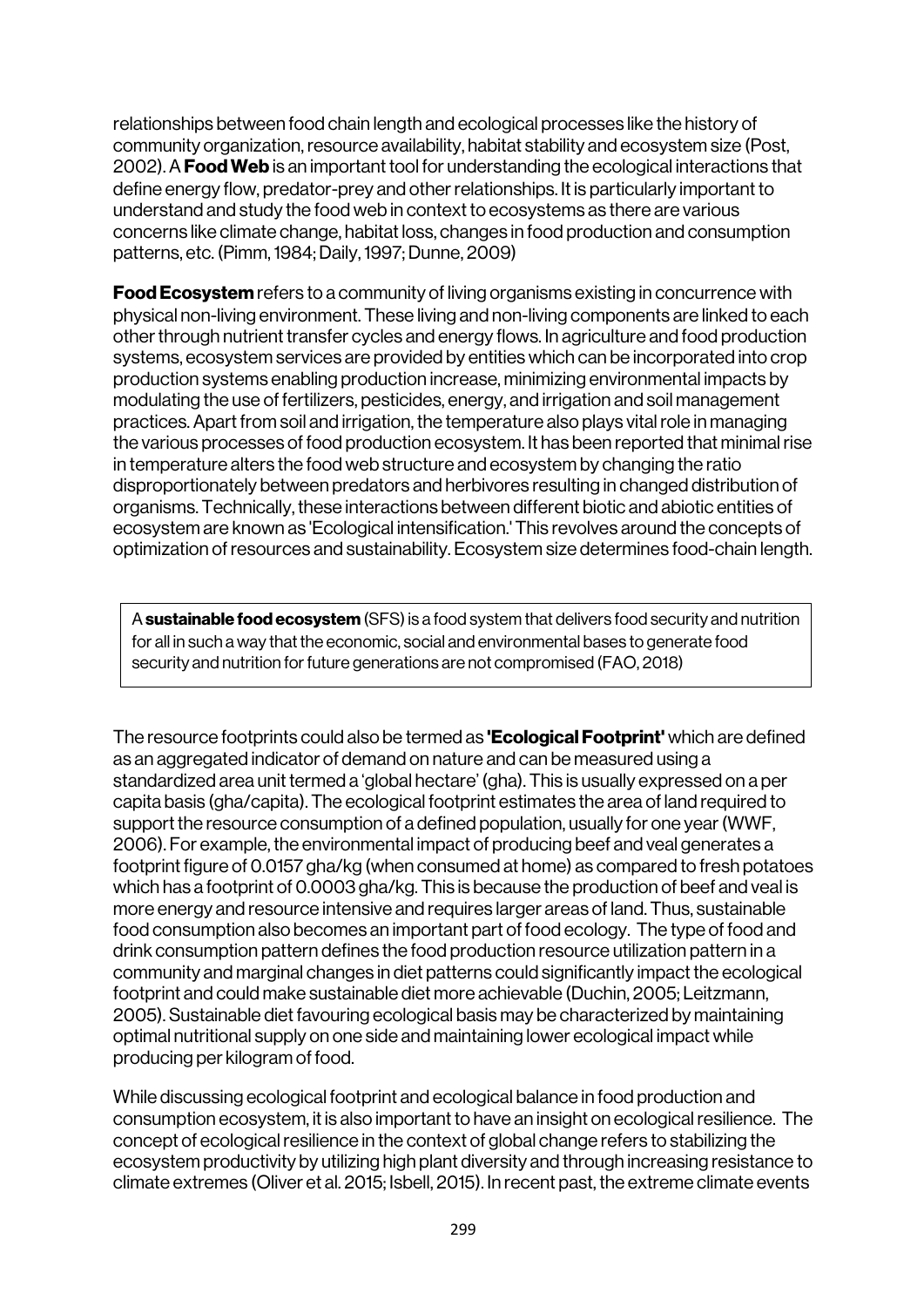like heat waves, floods, droughts have adversely affected the food production and this may be addressed by enhancing the resilience of food production systems (i.e. maintaining production of sufficient and nutritious food) through diversification of agro-ecosystems (Reyer et al., 2015; Bullock et al., 2017). To achieve resilient food production systems, it would be required to merge the ecological and sociological approaches across multiple stakeholders from the farm to the global scale. This may start at farm gate with farmers making right choice of crop varieties in response to changing climatic conditions and diversification in livestock. At global scale, it would require coordinated implementation of adaptive strategies across farms, scientific and technical knowledge exchange to and among farmers (Weiner, 2017).

The studies on impacts of human nutrition on land use, nutrient balances and water consumption have shown that optimizing only one aspect of resources has potentially severe impacts on other resources. As the food supply is based on demand patterns, the changes in diet habits would impact resource consumption, resource footprints and ecological balance (Thaler et al., 2013).

Figure 1 presents an integrated flow chart of various entities (abiotic-biotic) and activities in a food system showing dynamic interactions which exist between the food production and consumption systems. These drivers also elaborate the concept of ecosystem services which link ecology and society. Ecosystem services can be defined as the processes of the ecosystem which benefit the human beings and can be broadly categorized as cultural, regulating and supporting services (Costanza et al., 1997; Bommarco et al., 2013). In our context food ecosystem services can include cultural services (modern, traditional and ethnic food systems), regulatory services (food safety, codex, SPS regulations, government policies) and supporting services (enabling infrastructure, technology, trained workforce).



*Figure 18. 1: Integration of drivers in a food system* 

(adapted from https://www.futureoffood.ox.ac.uk/what-food-system)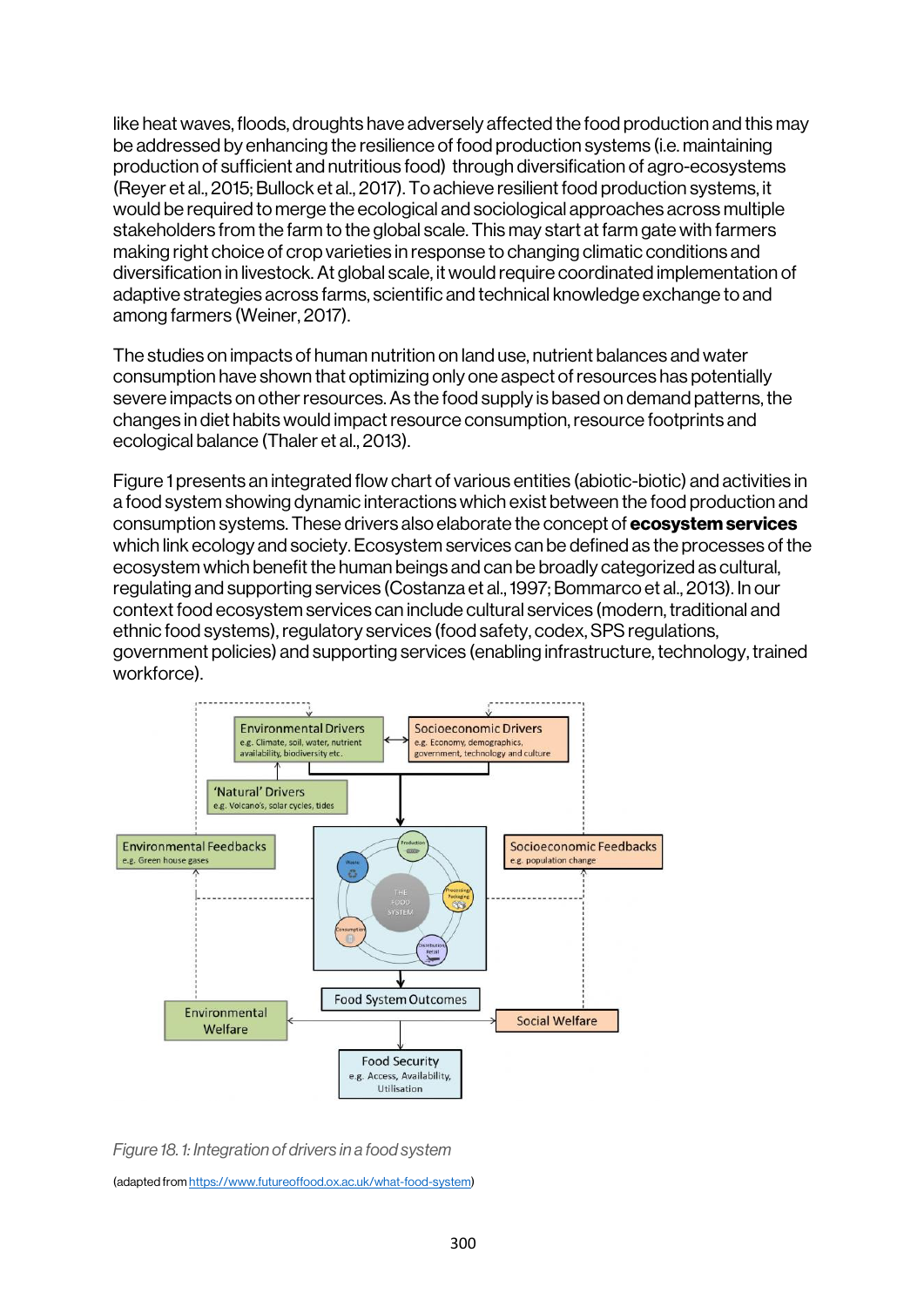# Challenges of the food ecosystem: The Indian perspective

The green revolution of 1960s has gradually transformed India from a food insecure country to a self-sufficient nation. In 2017-18, total food grain production was estimated at 275 million tonnes (MT). India is the largest producer (25% of global production), consumer (27% of world consumption) and importer (14%) of pulses in the world. India's annual milk production was 165 MT (2017-18), making India the largest producer of milk and pulses, and has the world's second-largest cattle population 190 million in 2012. It is the second-largest producer of rice, wheat, sugarcane and groundnuts, as well as the second-largest fruit and vegetable producer, accounting for 10.9% and 8.6% of the world fruit and vegetable production, respectively.

Despite the rapid development in agriculture sector, India continues to face multiple challenges. The economic progress has also led to a structural transformation wherein the economy has diversified to manufacturing (industry) and service sectors. Subsequently, agriculture's contribution to Gross Domestic Product (GDP) has steadily declined from more than 50% in the 1950s to 17.1%.

The contrast in this development journey can be seen in the malnutrition indicators. India ranks 102 out of 117 countries on the Global Hunger Index. With a score of 30.3, India suffers from a level of hunger that is serious.

### Land use for food and protection of biodiversity

Current practices of agricultural production are resource intensive, regionally biased and skewed towards carbohydrate-rich cereal crops such as rice and wheat. The increasing food production has led to an imbalance in soil nutrient levels, decline in water table and an overall depletion in the soil health. Soil health is considered good when it has at least 5 per cent organic matter. Unfortunately, the national average for organic matter in soil in India is 0.4 per cent.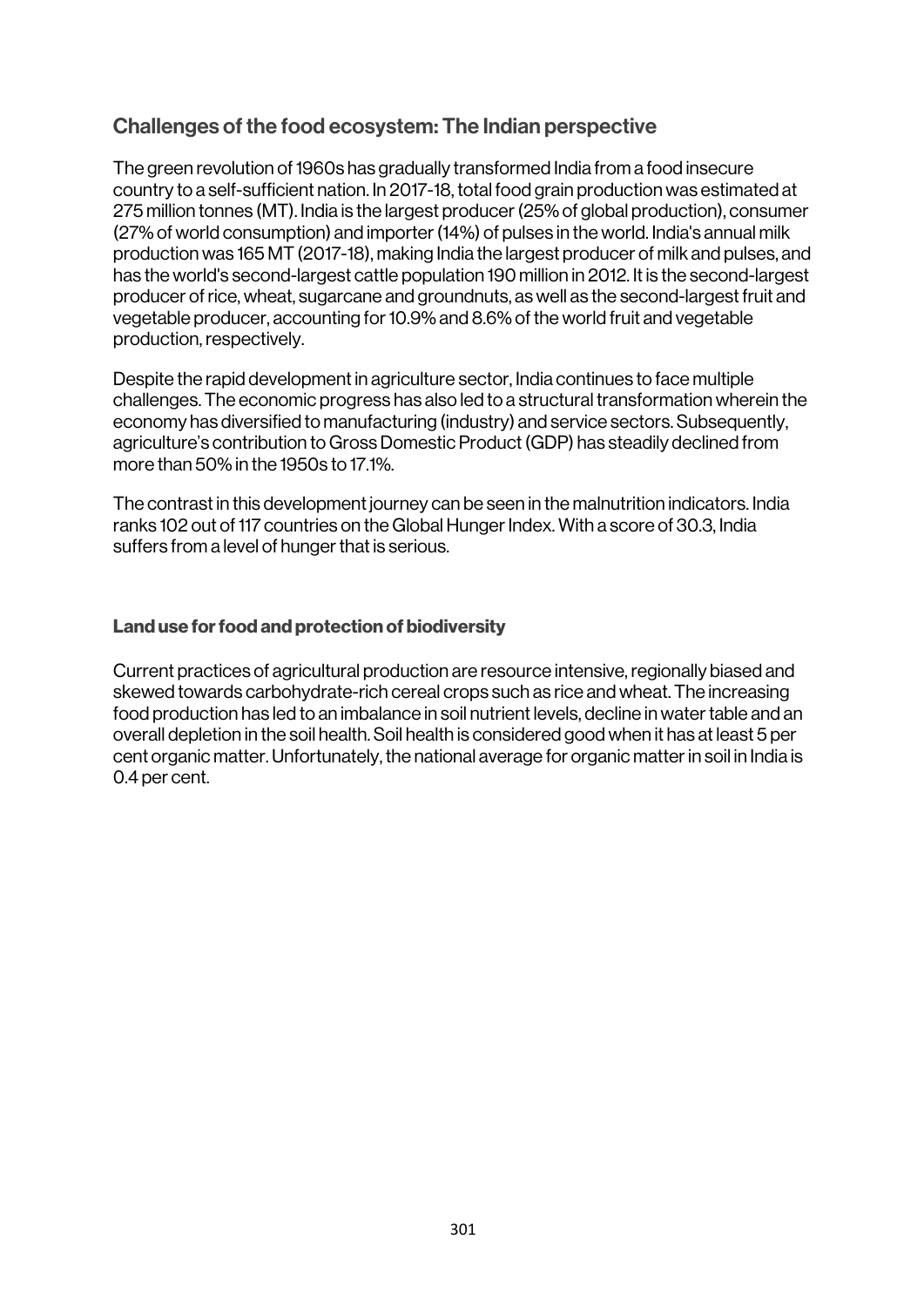

*Figure 18. 2: Percent Share of Area Under Major Crops in India*

Source: Directorate of Economics & Statistics, Ministry of Agriculture and Farmer's Welfare, GOI (2017) http://agricoop.nic.in/sites/default/files/pocketbook\_0.pdf

Despite being one of the leading producers for many food grains and cash crops (figure 2), India struggles with agricultural productivity on account of many factors. A major proportion of land holdings are small or marginal which face problems with using advanced mechanization and irrigation facilities. Most of the small land holdings are fragments of larger land holdings which have been passed on within the family or leased to farmers by a large holder. In latter case, formal lease agreements are often missing thereby restricting the farmer's access to formal credit, subsidies or crop insurance.

#### Use of fertilizers and chemicals in farm operations

Imbalanced application of different plant nutrients through fertilizers is a widespread problem in India. The major reasons are lack of adequate knowledge among farmers about the nutritional requirement of crops, poor access to proper guidelines on the right use of plant nutrients, inadequate policy support through government regulations, and distorted and poorly targeted subsidies.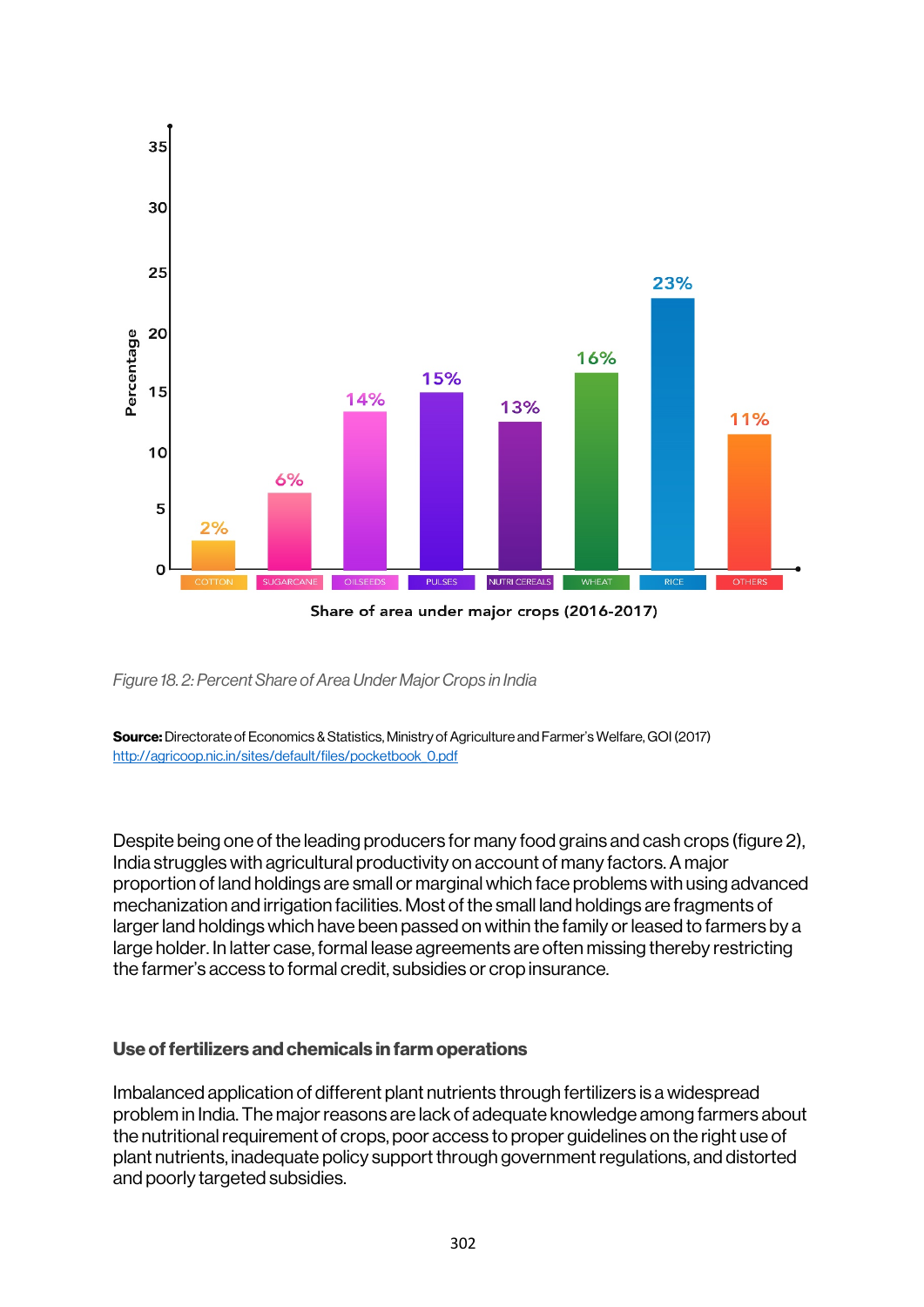According to the 29<sup>th</sup> Parliamentary Standing Committee Report, about 292 districts account for consumption of 85 per cent of all of the country's fertilisers. Besides, there are discrepancies in the use of fertilisers on the basis of chemical ratios. The current consumption ratio of nitrogen, phosphorus and potassium (NPK) is 6.7:2.4:1 against their desirable ratio of 4:2:1.

As noted by the Economic Survey of India (2015-16), use of pesticides without following proper guidelines, use of sub-standard pesticides and lack of awareness about pesticide use have led to an increase in pesticide residues in food products in India.

### Water for irrigation

India is facing a major challenge on the water front. Its per capita water availability of 1544 cubic meters per year, as reported in 2011, has already fallen below the cut-off point of 1700 cubic meters, placing it among the water stressed nations of the planet.Of the total 140 million hectares of net sown area, only 48.8 per cent is under irrigation and rest is rain fed. Of the net irrigated area of 68.38 million hectares, about 60 per cent is irrigated through groundwater.

Estimates suggest that in the next three decades, the global food systems will need 40-50 per cent more freshwater than today. Municipal and industrial demand for water will increase by 50-70 per cent during this period, while demand for energy sector will increase by 85 per cent. Irrigation sector with almost 78 per cent share dominates the present and future water use scenario in India.

In addition to land and labour productivity, the concept of 'water productivity' has therefore become prominent in the recent times with the aim of 'more crop per drop'. Various initiatives including crop diversification, rain-water harvesting, alternate cropping patterns, micro-irrigation, hydroponics and related technologies, knowledge and practices amongst farmers, subsidies etc. are under-way to address water productivity.

# Food loss and wastage

After agricultural produce is harvested, it requires a robust storage infrastructure in order to minimise any losses due to adverse weather conditions or in the process of transportation. Food loss is understood to occur when the food produced for human consumption is discarded or suffers a reduction in quantity or is diverted for non-food purpose. The primary cause is lack of adequate handling, storage facilities and failure to connect produce to markets in a timely manner. Food waste, on the other hand, is understood as the waste that occurs in the hands of consumers, conscious or unconscious due to habitual excesses or other rejection factors.

Central Institute of Post-Harvest Engineering and Technology (CIPHET), Ludhiana an ICAR (Indian Council of Agricultural Research) Institute conducted a study on "Assessment of Quantitative Harvest and Post-Harvest Losses of Major Crops and Commodities in India" and submitted its final report in March 2015. The study estimated that annual value of harvest and post-harvest losses of major agricultural produces at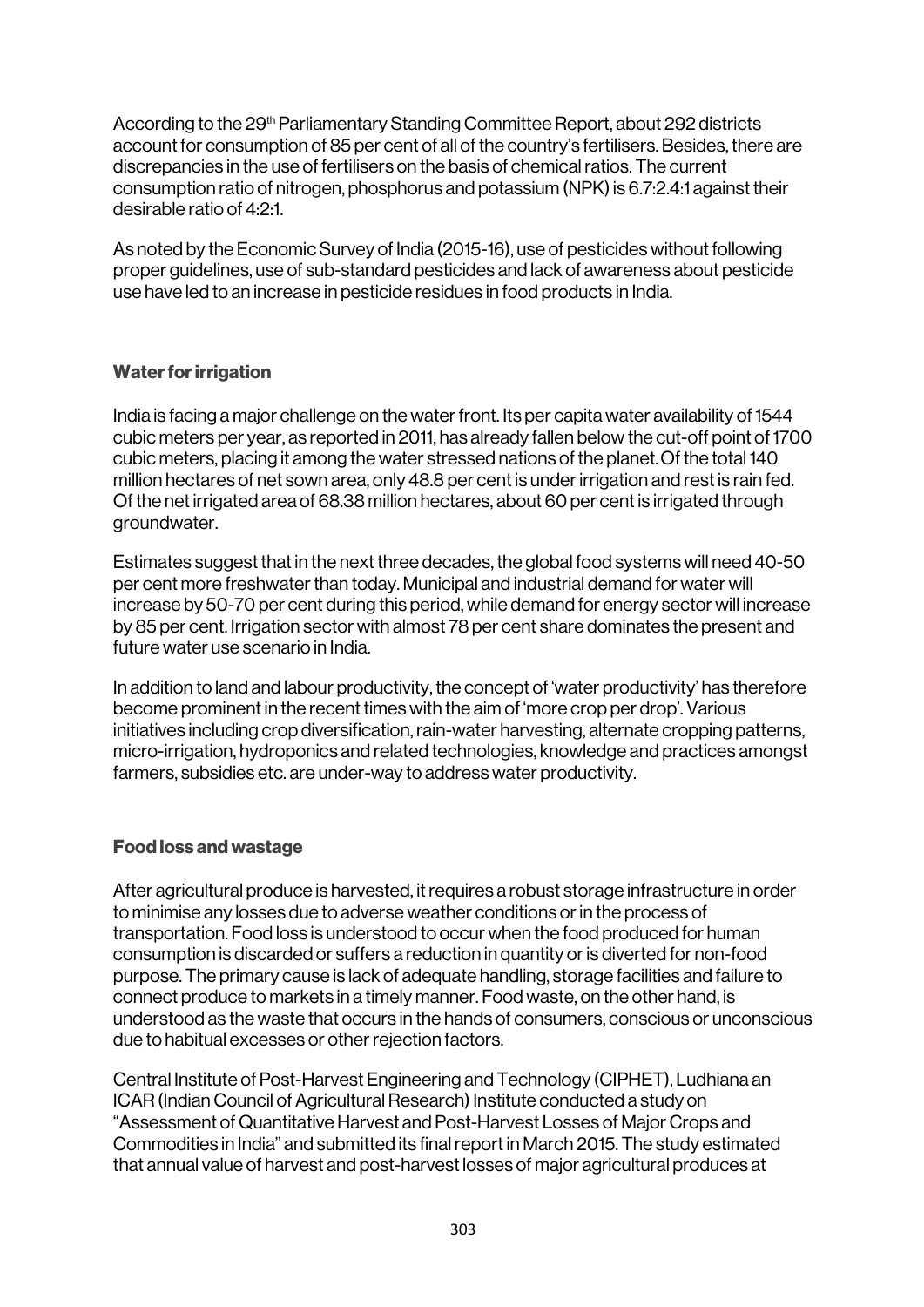national level was of the order of Rs. 92,651 crores calculated using production data of 2012-13 at 2014 wholesale prices.

In order to arrest post-harvest losses of horticulture and non-horticulture produce and to provide integrated cold chain and preservation infrastructure facilities from the farm gate to the consumer or from the production site to the market, Ministry of Food Processing Industries (MoFPI) has been implementing the Central Sector Scheme of Cold Chain, Value Addition and Preservation Infrastructure since 2008-09.

It is estimated that saving one-fourth of the food currently lost or wasted globally would be enough to feed hungry people in the world, of which the highest number (about 194.6 million) are in India.An eye-opening revelation had been made by a report cited in CSR journal. It says, "Indians waste as much food as the whole of United Kingdom consumes". It is worth mentioning that food that is lost and wasted, converts into greenhouse gases and has a direct impact on global warming, besides resulting in loss of water and other resources used during cultivation. Already the fourth largest economy, India is the world's third largest greenhouse-gas-emitter.

Addressing food loss therefore can make significant contribution to addressing hunger as well as environmental sustainability.

# Potential solutions

So, what are the potential solutions to the challenges which have been discussed in the above section? There are several lessons to learn from nations around the globe which can be applied in the local context. Let us examine some of these:

# Nutritious food and healthier food choices

Nutritious food and healthier food choices are at the apex of food and land use reforms. Consumption patterns of 1.3 billion Indians and more than 9 billion people globally are critical factors which shape how food and land use evolves over a period of time. A significant body of evidence has emerged on environmental impacts of various diets, with many studies concluding that a plant-based diet with few animal source foods confers both improved health and environmental benefits.

Food and Agriculture Organization (FAO) defines 'sustainable diets are those diets with low environmental impacts which contribute to food and nutrition security and to healthy life for present and future generations. Sustainable diets are protective and respectful of biodiversity and ecosystems, culturally acceptable, accessible, economically fair and affordable; nutritionally adequate, safe and healthy; while optimizing natural and human resources'.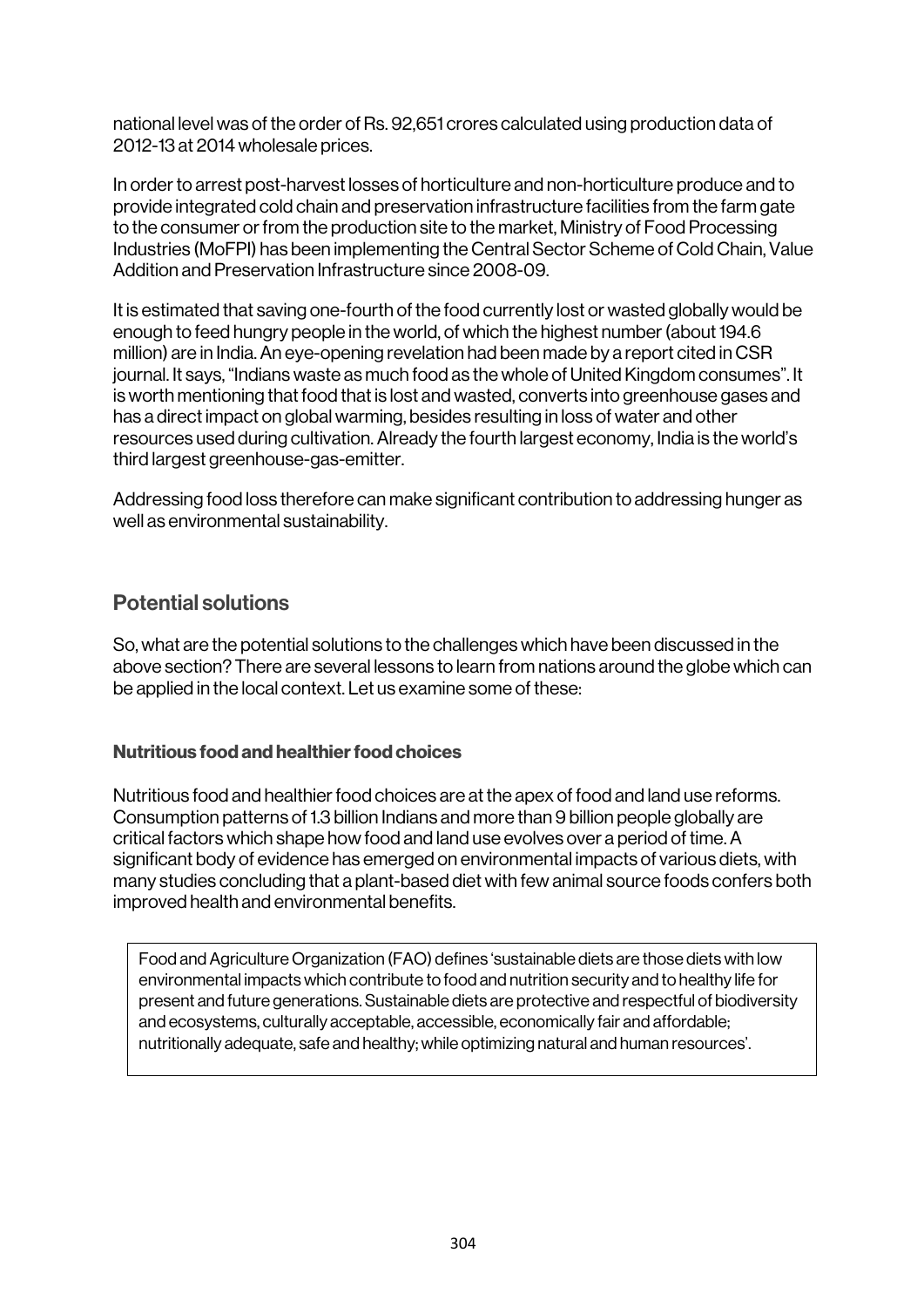

Global Contribution of Food Commodities to Carbon Footprint & Wastage

#### *Figure 18. 3: Global contribution of food commodities to carbon footprint and wastage*

Source: FAO. Food Wastage Footprint and Climate Change http://www.fao.org/fileadmin/templates/nr/sustainability\_pathways/docs/FWF\_and\_climate\_change.pdf

As per figure 3, meat seems to be a low contributor to global food wastage in terms of volumes (less than 5% of total food wastage), however, it has a significant impact on climate change with more than 20% contribution towards carbon footprint. This is due to the methane emissions by ruminants, emissions related to animal feed production as well as emissions from manure management. All these emissions get added up to produce a kilogram of meat.

In order to achieve human and planetary health, our diets should balance the positive elements with the negative. Protective foods such as fruits, vegetables, whole grains, legumes and nuts should be included in daily meals. Whole grains should be preferred over refined. Unhealthy foods such as salt, sugar, saturated fats should be consumed with restriction. Red meat consumption should be in moderation.

In the above context, alternative proteins that can act as substitutes for traditional animal-based food are attracting considerable financial investment, research attention and interest in the media as a pathway to meeting the nutritional needs and food demands of a predicted mid-century population of 10 billion, in a healthy and sustainable manner.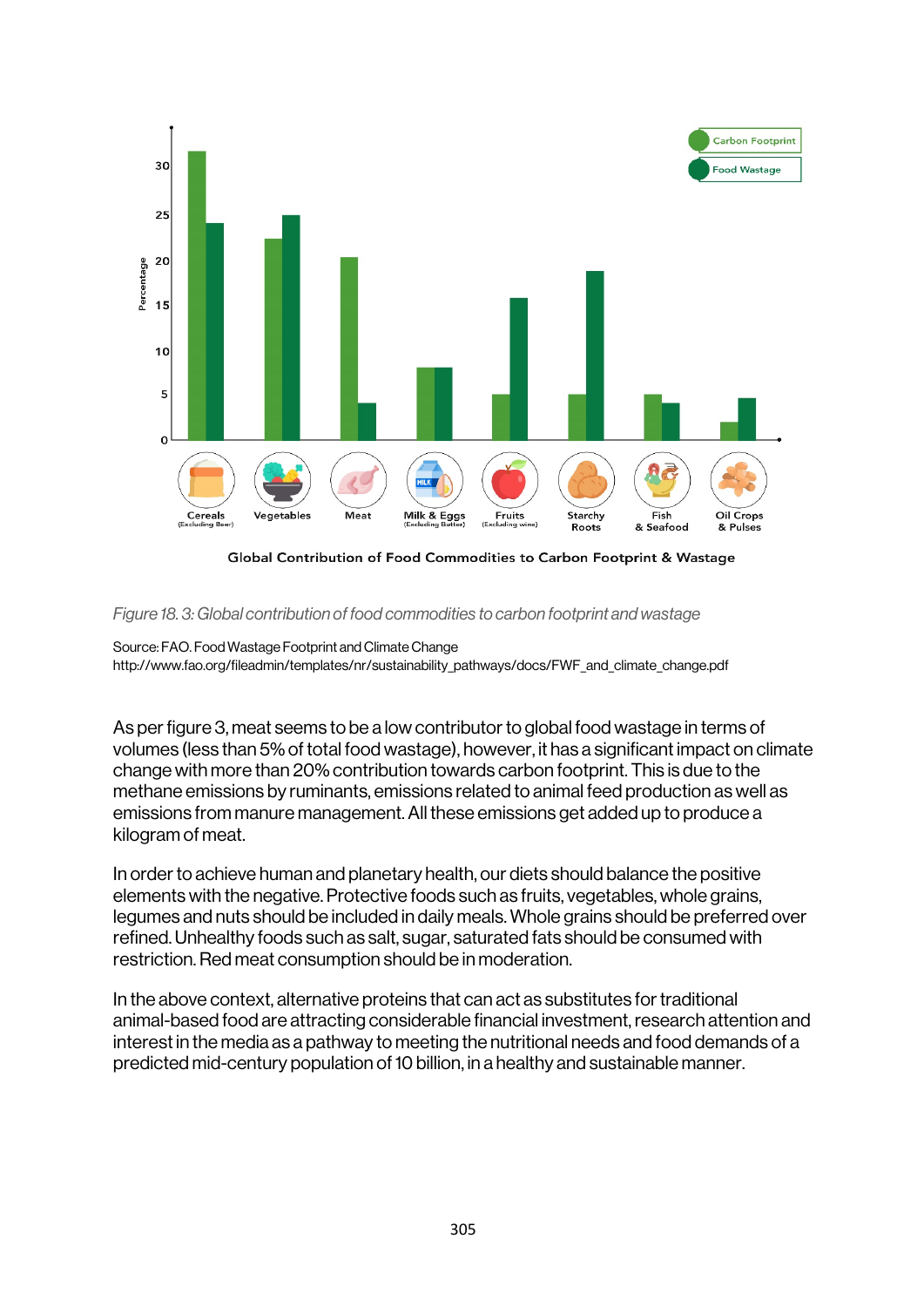### Promoting sustainable and regenerative agricultural practices

Agriculture priorities need to be reoriented to not only produce sufficient calories to feed a growing population but also to encourage dietary diversification that nurtures human health and supports environmental sustainability. Wheat and Paddy (Rice) will face challenges as temperatures gradually increase on account of climate change. Climate resilient or climate 'smart' crops such as pulses and millets offer a potential solution while also adding more nutrition to the food basket of a household.

A significant reduction in yield gaps from current croplands is the need of the hour. Crop and water productivity should be dealt with in tandem. Cropping patterns should be realigned with water endowments of that state/geography. Judicious water use in agriculture may also be promoted by rationing irrigation water supplies. Farmers cultivating water guzzler crops like paddy and sugarcane can purchase extra requirement of water from farmers cultivating less water intensive crops.

Traditional techniques such as crop rotation, controlled livestock grazing etc. should be encouraged alongside new advanced practices of bio-based fertilizers and pesticides. Zero tillage, raised bed planting, direct seeded rice, crop residue management and cropping diversification (horticulture, bee keeping, mushroom cultivation, etc) seed/fodder banks, ICT-based weather advisories and knowledge sharing are also critical factors while moving towards sustainable production.

Farmers continuously experiment to get better results and are a powerhouse of knowledge. This wealth of knowledge and best practices should be consolidated and made available to all the farmers across the country via an easy-to-understand and convenient platform. This is of particular interest to small and marginal farmers who need improved extension services and could benefit from examples from other states.

Uzhavan app, Ag mobile, CCMobile app, IFFCO Kisan are some of the applications developed keeping in mind the need of the hour requirements in farming. Several notable initiatives like e-choupal, Agri market, Kisan Suvidha and the more recent e-NAM had long been trying to place agriculture as the forerunner.

In a bid to tackle malnutrition, the government is working on a POSHAN (Partnerships and Opportunities to Strengthen and Harmonize Actions for Nutrition) atlas that will map the crops and food grains grown in different regions of the country because the solution to tackling malnutrition lies in promoting regional cropping patterns and embracing local food rich in protein and micronutrients.

#### Protecting and restoring forests and other natural ecosystems

Protecting and restoring global forests could reduce annual net greenhouse gas emissions by more than eight gigatons carbon dioxide equivalent (GtCO2 e) by 2050, which is consistent with limiting global heating to 1.5-degrees Celsius.

India is ranked 10<sup>th</sup> in the world, with 24.4% of land area under forest and tree cover, even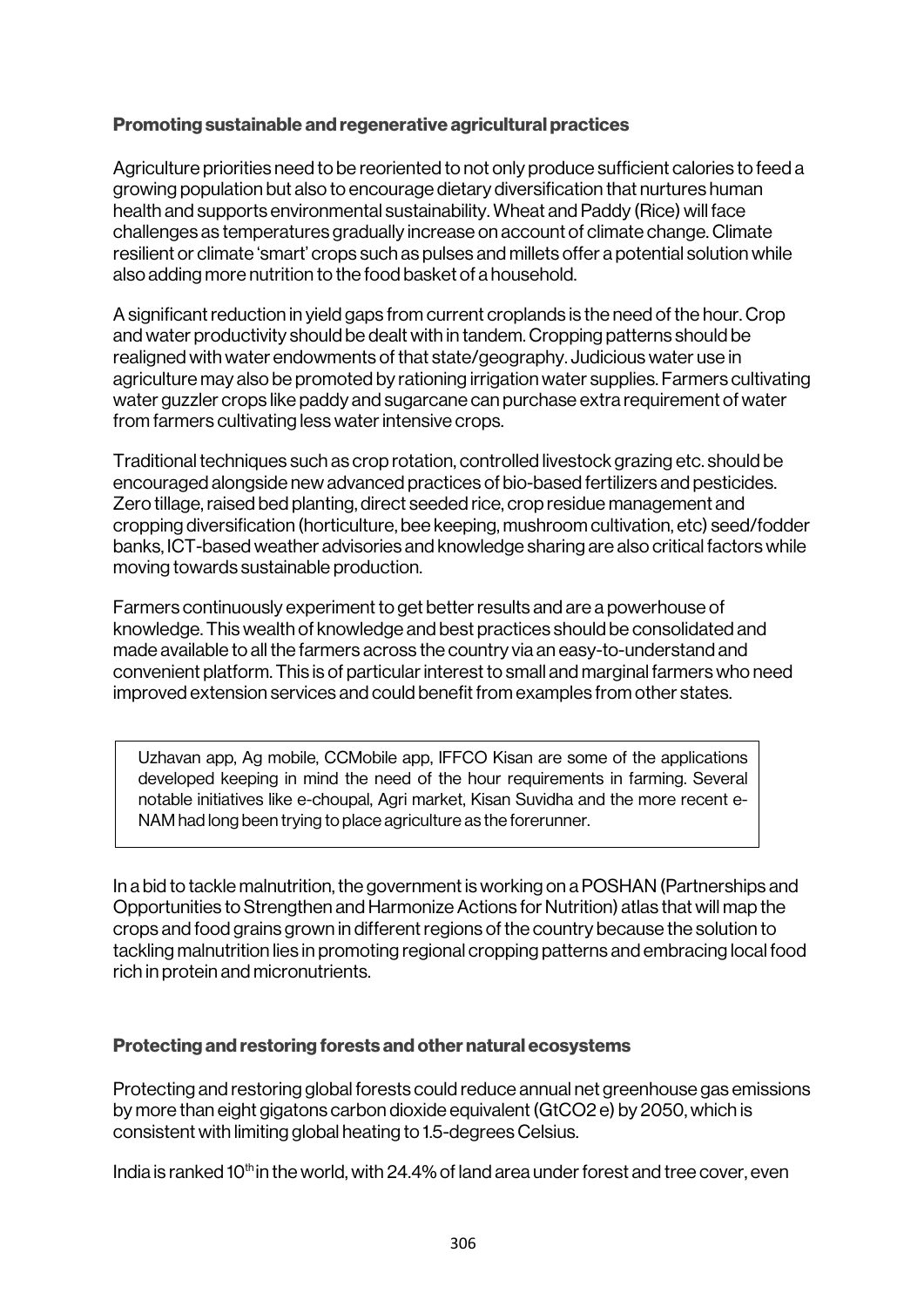though it accounts for 2.4 % of the world surface area and sustains the needs of 17 % of human and 18 % livestock population.

Strong and coordinated governance of land and oceans implies feeding humanity on existing agricultural lands. Between protecting nature and expanding agriculture, there is a real trade-off. However, a zero-expansion policy is imperative so as to avoid encroachment of new agricultural lands into natural ecosystems such as forests. A 'Half-earth' strategy is therefore recommended for biodiversity conservation i.e. conserve at least 80% of biodiversity by protecting 50% of Earth as intact ecosystems.

This approach also lends itself to management of oceans to ensure fisheries and aquaculture do not negatively impact ecosystems. The ocean could sustainably supply 80 to 90 million metric tonnes of seafood protein a year (versus around 50 to 60 million tonnes unsustainably sourced today), reducing demand for land to supply protein and improving human health at the same time.

India contributes to about 6.3 per cent of the global fish production. However, as one of the sustainable development goals is to aim for a better aquatic balance, India has a long way to go to become a country which uses 100 per cent sustainable fishing practices. The onus is not only on the supply side, but also demand, where the consumers too should be accountable for the fish they purchase and know how it is sourced.

### Investing in a more diversified protein supply

Over the years, India has seen a steady increase in meat consumption. This trend has obvious repercussions with respect to greenhouse gas emissions, carbon footprint and ecosystem preservation as discussed earlier.

Recently alternate protein sources have emerged such as plant-based proteins, labcultured meat, insects and aquatic based proteins which have the potential to provide consumers with sustainable, reliable, healthier and ethical (in some cases) protein sources.

India has a wealth of natural biodiversity and several indigenous crops like millets, pulses happen to be ideal ingredients for plant-based proteins. Industrial animal agriculture contributes significantly to climate change, pollutes our air and water and uses a tremendous amount of land, water and other precious natural resources. For instance, raising chickens releases 40 times more carbon dioxide per calorie of protein than lentils. About 70% of India's antibiotics are given to farm animals. The World Health Organisation has said that antibiotic resistance is one of the biggest threats to global health, food security, and development today. Animal protein supply is often threatened by zoonotic diseases and could also pose public health challenges on account of the same.

It will, however, be important to develop suitable regulatory frameworks for some of the novel products such as lab-cultured meats or insect proteins. Collaboration with scientific experts, research and development institutions and other stakeholders would be crucial to support innovation and at the same time ensure public health, safety and appropriate labelling for such products.

Animal protein will continue to play an important role: certain vulnerable groups, such as women of childbearing age and young children in low-income countries will indeed need to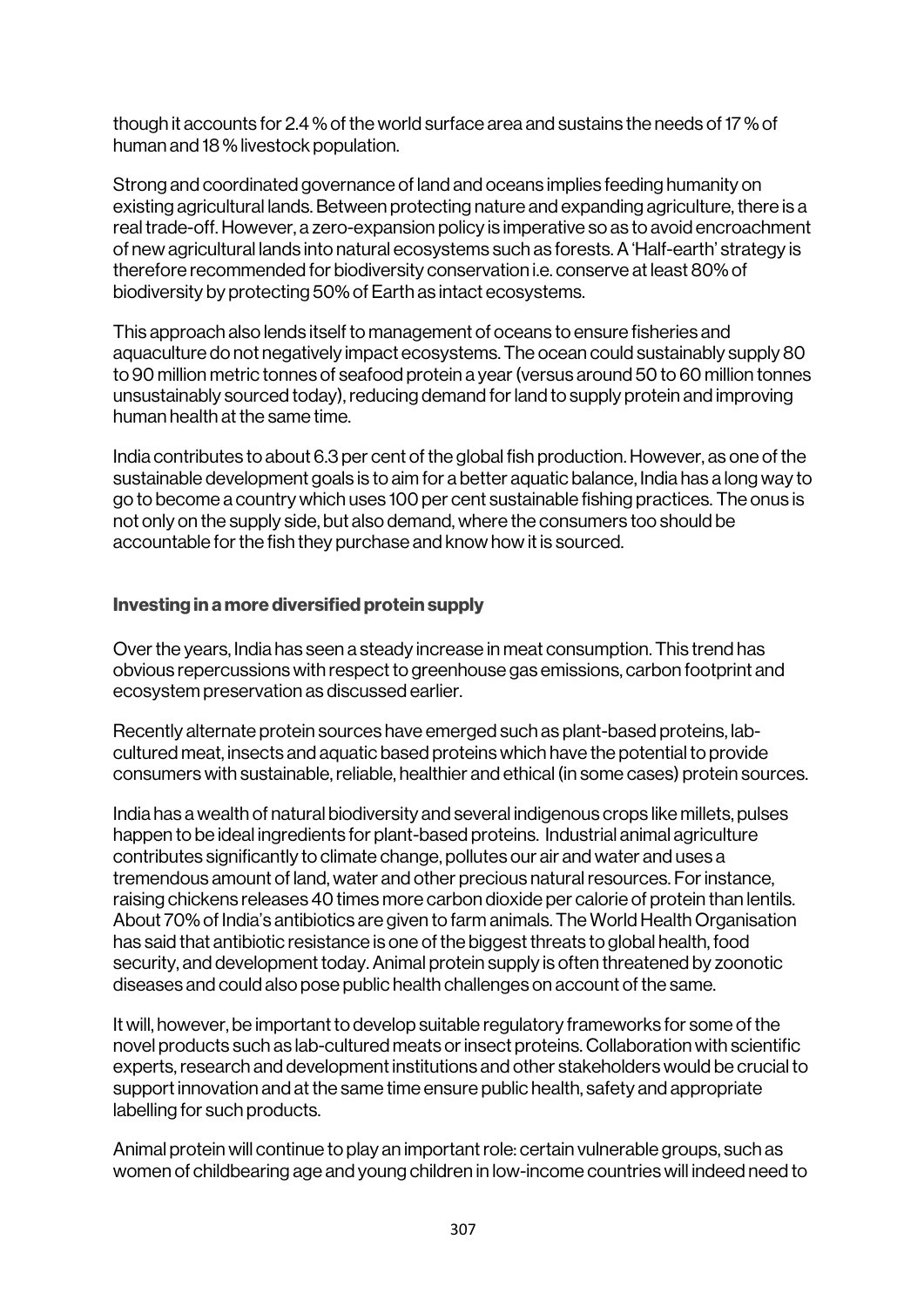increase their animal protein consumption to improve their health. More sustainable production of meat, dairy and eggs is therefore also essential.

### Reducing food loss and waste

Substantial reduction in food losses (supply side) and food waste (consumption level) is essential for the global food system to ensure planetary health. Tangible steps in this direction could include improvement in post-harvest infrastructure, improved food transport, packaging and processing, increased collaboration across the supply chain, training and education of all stakeholders across the value chain.

Reduction of 25 percent in food loss and waste by 2050 would significantly reduce both demands for land and greenhouse gas emissions (Ranganathan et al., 2018).

United Nations Sustainable Development Goal 12 (SDG 12) on "Ensuring sustainable consumption and production patterns" includes a specific food waste reduction target: "by 2030, to halve per capita global food waste at the retail and consumer levels and reduce food losses along production and supply chains, including post-harvest losses".

Preventive solutions at upstream level include resource efficient and regenerative agricultural practices, access to low-cost handling and storage facilities. Post-harvest solutions at intermediate level include increased processing of perishables (e.g. food parks), active and intelligent packaging solutions and use of technology to trace and communicate balance shelf life. Recovery solutions at downstream level include surplus food recovery through food banks, redistribution of close to shelf-life but safe food items through social supermarkets at discounted prices.

# Building Food smart cities, digitization and stronger rural livelihoods

Innovative high-tech horticulture e.g. hydroponics, vertical farming and low-tech circular economy models e.g. composting of organic matter are experiencing a rise in the urban and peri-urban areas. There are many advantages to urban farming. The land requirement is quite low, water consumption is 80 percent less, the water is recycled and saved, it is pesticide-free and in cases of high-tech farms there is no real dependency on the weather.

Other ways to strengthen local food economies is to have better urban planning, public procurement and new digital platforms to efficiently connect producers with consumers. Technologies such as automation, decision support system and agriculture robots are being widely adopted in the sector globally. Farmers are using the Internet of Things and smart sensors to get access to valuable information like soil moisture, nutrient levels, temperature of produce in storage and status of farming equipment. The sector is also ripe for the use of big data analytics and artificial intelligence, technologies that have been deployed successfully in various sectors across the globe.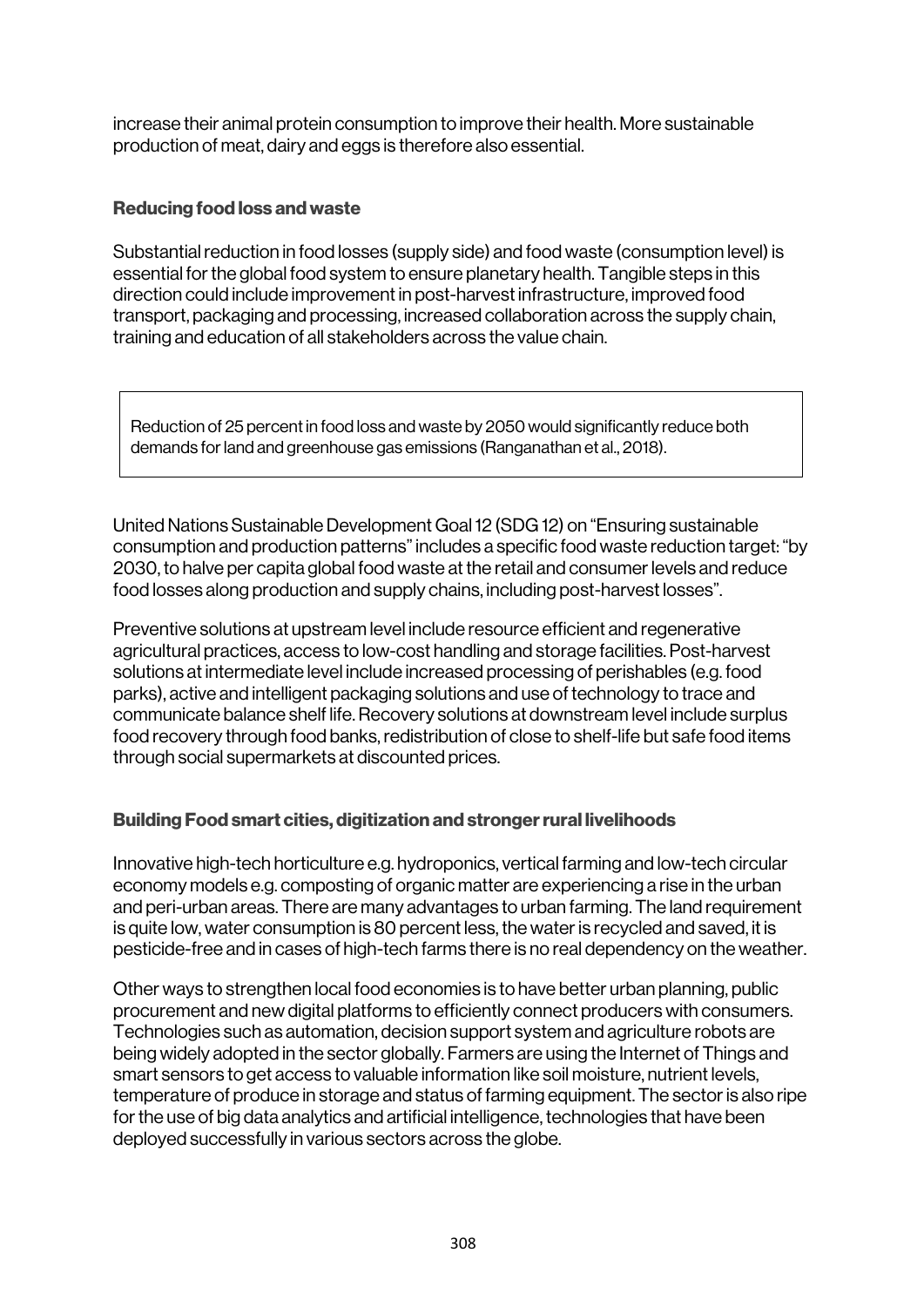Digitization is expected to be beneficial for small farmers, independent producers and consumers enabling them to make informed choices.

Agriculture employs more than half of the total workforce of the country. The share of population depending on agriculture for its livelihood consists of landowners, tenant farmers who cultivate a piece of land, and agricultural labourers who are employed on these farms. In India, as cities have grown in size and economic opportunities have increased in allied sectors, a gradual rural to urban migration has occurred in response.

Meanwhile, there is a major challenge in attracting young entrepreneurs to rural areas and keeping them there, whether for farming (increasingly knowledge-based and digital agriculture), for other nature-based activities (such as natural forest protection and restoration) or for non-agricultural businesses.

The gap between rural and urban incomes are growing and this warrants serious efforts. Key actions identified to enable an equitable transition include investment in rural infrastructure and value addition, training and capacity building, supporting the rights of women and indigenous communities.

Women can be powerful 'change agents' thanks to their central role in agriculture and decision making related to nutrition, health and family-planning. Promotion of gender equality should be executed in such a way to improve access of women to land, labour, water, credit and other resources.

Demographic transition is typically used to explain how population growth and economic development of a country are connected while it goes through a change from nonindustrial to industrial. A salient feature of this transition is switch from a regime of high birth rates-mortality rates to low birth rates-mortality rates.

As India undergoes demographic transition, it is important to invest in education for girls and women, maternal and child health and auxiliary health systems. Life expectancy in India has undergone a significant change from 49.7 yrs (1970-75) to 69 (2013-17). Sustaining quality of life therefore becomes paramount. Unchecked urbanization and migration might become a barrier for last mile connectivity of health services. In such circumstances, women are often the first to get affected. Therefore, a gender equality lens must be applied to address demographic transition as well.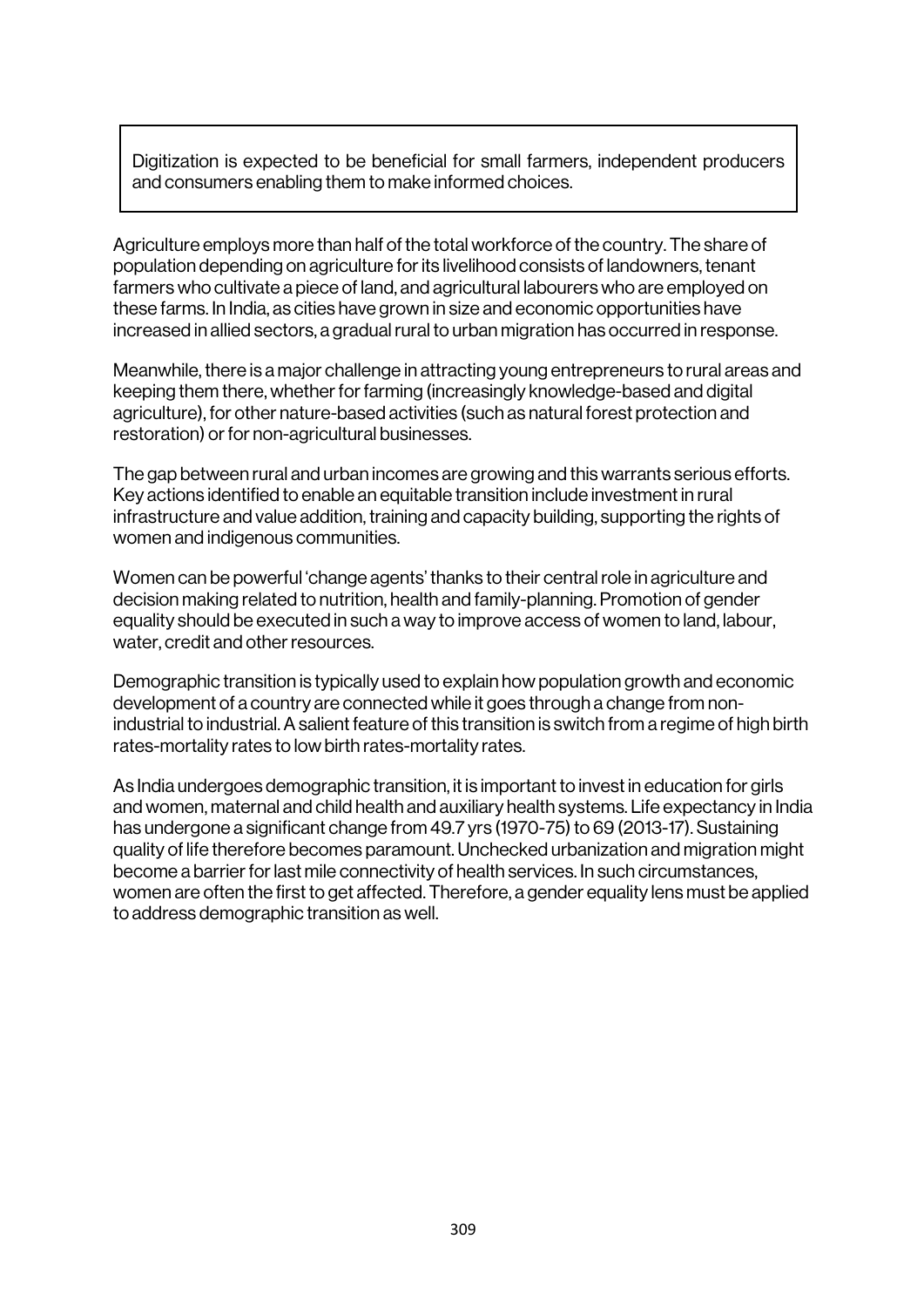# **Summary**

- Sustainability requires direct action to conserve, protect and enhance natural resources. It's time that we all should start looking at the choices we make and understand how the food we eat can impact our climate.
- The avoidance of the depletion of natural resources in order to maintain an ecological balance is termed as Sustainability.
- Typically, environment, economy and society form the three-pillars of sustainability. A sustainable food ecosystem would cater to all safe and wholesome food without impacting the society, economy and environment.
- The sustainability challenges in food ecosystem are lack of adequate advanced mechanisation and irrigation facilities, imbalanced application of different plant nutrients through fertilizers, resource intensive agricultural practices, lack of adequate handling and storage facilities for produce leading to food loss which ultimately converts into greenhouse gases and has a direct impact on global warming and thus affecting environment.
- Agricultural system can be made sustainable and regenerative by encouraging traditional techniques such as crop rotation, controlled livestock grazing etc., use of new advanced practices of bio-based fertilizers and pesticides and by sharing knowledge and best practices among farmers.
- A plant-based diet with few animal source foods confers both improved health and environmental benefits since meat has a significant impact on climate change with more than 20% contribution towards carbon footprint.
- Eating foods that are grown locally improves the economy in our community and also helps in maintaining sustainable ecosystem.
- More sustainable production of meat, dairy and eggs could be achieved by investing in a more diversified protein supply.
- Environment could be saved by protecting and restoring global forests. A 'Halfearth' strategy is recommended for biodiversity conservation i.e. conserve at least 80% of biodiversity by protecting 50% of Earth as intact ecosystems.
- Substantial reduction in food losses (supply side) and food waste (consumption level) is also essential for the global food system to ensure planetary health. Tangible steps in this direction could include improvement in post-harvest infrastructure, improved food transport, packaging & processing, increased collaboration across the supply chain, training and education of all stakeholders across the value chain
- Investment in rural infrastructure and value addition, digitization, training and capacity building, supporting the rights of women and indigenous communities would help delivering stronger rural livelihoods.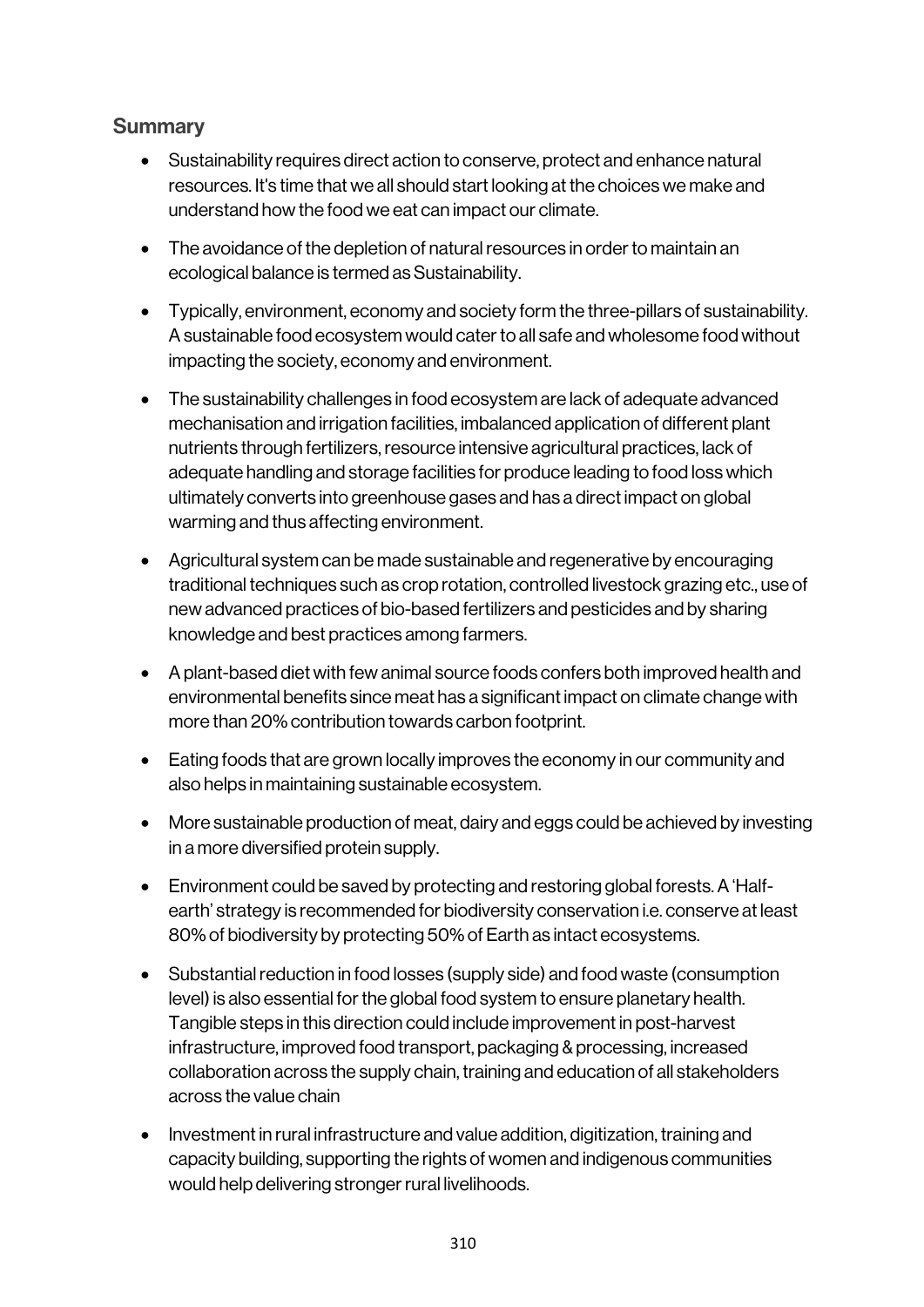# Key Words

Artificial intelligence – computer systems which can handle tasks normally requiring human intelligence

Biodiversity – the variety of plant and animal life in a habitat

**Carbon footprint -** the amount of carbon dioxide released into the atmosphere as a result of an activity

**Cold chain –** a temperature-controlled supply chain

**Data analytics –** science of analysing raw data to make conclusions about information

Ecosystem – refers to the living and physical components of an area and how they are linked to each other

**Global warming -** a gradual increase in the overall temperature of the earth's atmosphere

Greenhouse gases - a gas that contributes to the greenhouse effect by absorbing infrared radiation. Carbon dioxide and chlorofluorocarbons are examples of greenhouse gases.

# **Exercises**

- 1. Briefly explain the need for sustainability of food ecosystems.
- 2. Discuss the challenges faced and possible solutions for the following:
	- i. Chemicals used in agriculture
	- ii. Water for irrigation
- 3. What can be done to reduce food loss and waste in the country?
- 4. Why is it better to eat plant-based, local and seasonal food?
- 5. Write a short note on sustainable agricultural practices.
- 6. How can the protein supply be diversified? Discuss giving relevant examples.
- 7. How can rural livelihoods be protected? Why is it important to do so?

# **References**

- 1. Bardgett, R. D., and Gibson, D. J. (2017). Plant ecological solutions to global food security. Journal of Ecology, 105(4), 859-864.
- 2. Bommarco, R., Kleijn, D., and Potts, S. G. (2013). Ecological intensification: harnessing ecosystem services for food security. Trends in ecology & evolution, 28(4), 230-238.
- 3. Bullock, J.M., Dhanjal-Adams, K.L., Milne, A., Oliver, T.H., Todman, L.C., Whitmore, A.P. and Pywell, R.F. (2017) Resilience and food security: rethinking an ecological concept. Journal of Ecology, 105, 880–884.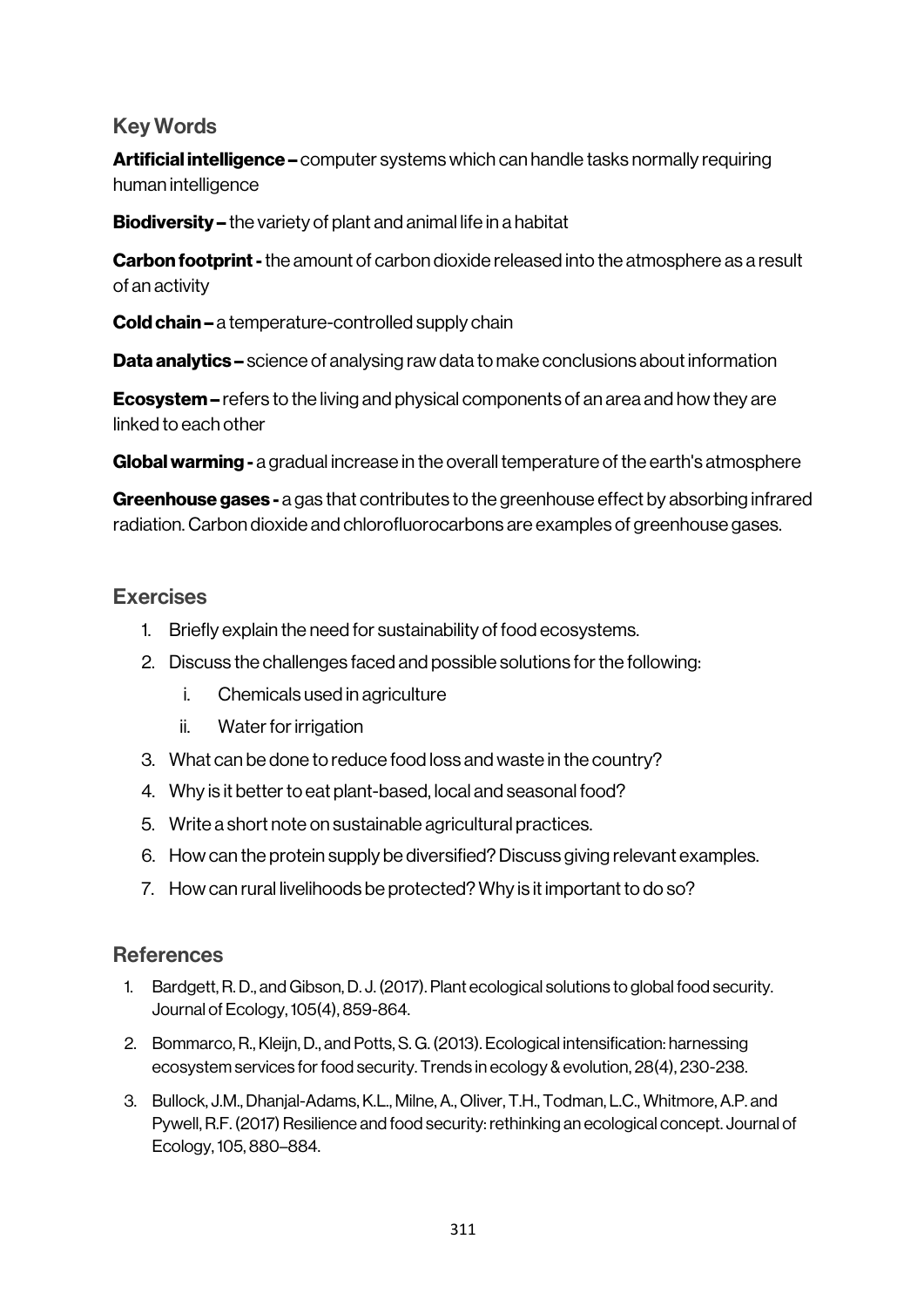- 4. Business World. India Wastes As Much Food As United Kingdom Consumes: Study. Available at http://www.businessworld.in/article/India-Wastes-As-Much-Food-As-United-Kingdom-Consumes-Study/27-08-2017-124858/
- 5. Cassman, K. G. (1999). Ecological intensification of cereal production systems: yield potential, soil quality, and precision agriculture. Proceedings of the National Academy of Sciences, 96(11), 5952-5959.
- 6. Collins, A., and Fairchild, R. (2007).Sustainable Food Consumption at a Sub-national Level: An Ecological Footprint, Nutritional and Economic Analysis. Journal of Environmental Policy & Planning, 9(1), 5–30.
- 7. Costanza R, d'Arge R, De Groot R, Farber S, Grasso M, Hannon B, Limburg K, Naeem S, O'neill RV, Paruelo J and Raskin RG. (1997) The value of the world's ecosystem services and natural capital. Nature 387, 253–260
- 8. Daily G.C. (1997) Nature's services: Societal dependence on natural ecosystems. Island Press, Washington DC
- 9. Doré, T., Makowski, D., Malézieux, E., Munier-Jolain, N., Tchamitchian, M., & Tittonell, P. (2011). Facing up to the paradigm of ecological intensification in agronomy: revisiting methods, concepts and knowledge. European Journal of Agronomy, 34(4), 197-210.
- 10. Duchin, F. (2005) Sustainable consumption of food. A framework for analyzing scenarios about changes in diets, Journal of Industrial Ecology, 9 (1/2), pp. 99–114
- 11. Dunne, J. (2009). Food webs. In: Encyclopedia of Complexity and Systems Science, Publisher: Springer, Editors: R. A. Myers, pp.3661-3682
- 12. Eat Lancet Commission Report. (2019). Food Planet Health. Healthy Diets From Sustainable Food Systems. Available at https://eatforum.org/content/uploads/2019/07/EAT-Lancet Commission Summary Report.pdf
- 13. FAO. Crop production and natural resource use. Available at http://www.fao.org/3/Y4252E/y4252e06.htm
- 14. FAO. Food wastage footprint and climate change. Available at http://www.fao.org/fileadmin/templates/nr/sustainability\_pathways/docs/FWF\_and\_climat e change.pdf
- 15. FAO. Save Food: Global Initiative on Food Loss and Waste Reduction. Available at http://www.fao.org/save-food/resources/keyfindings/en/
- 16. FOLU. (2019). Growing Better: Ten Critical Transitions to Transform Food and Land Use. The Global Consultation Report of the Food and Land Use Coalition. Available at : https://www.foodandlandusecoalition.org/wp-content/uploads/2019/09/FOLU-GrowingBetter-GlobalReport-SummaryReport.pdf
- 17. Global Hunger Index. Available at https://www.globalhungerindex.org/india.html
- 18. Global Nutrition Report 2018. Executive Summary. Available at https://globalnutritionreport.org/reports/global-nutrition-report-2018/executive-summary/
- 19. Isbell F, Craven D, Connolly J, Loreau M, Schmid B, Beierkuhnlein C, Bezemer TM, Bonin C, Bruelheide H, De Luca E and Ebeling A. (2015) Biodiversity increases the resistance of ecosystem productivity to climate extremes. Nature, 526, 574–577.
- 20. Leitzmann, C. (2005) Wholesome nutrition: A suitable diet for the new nutrition science